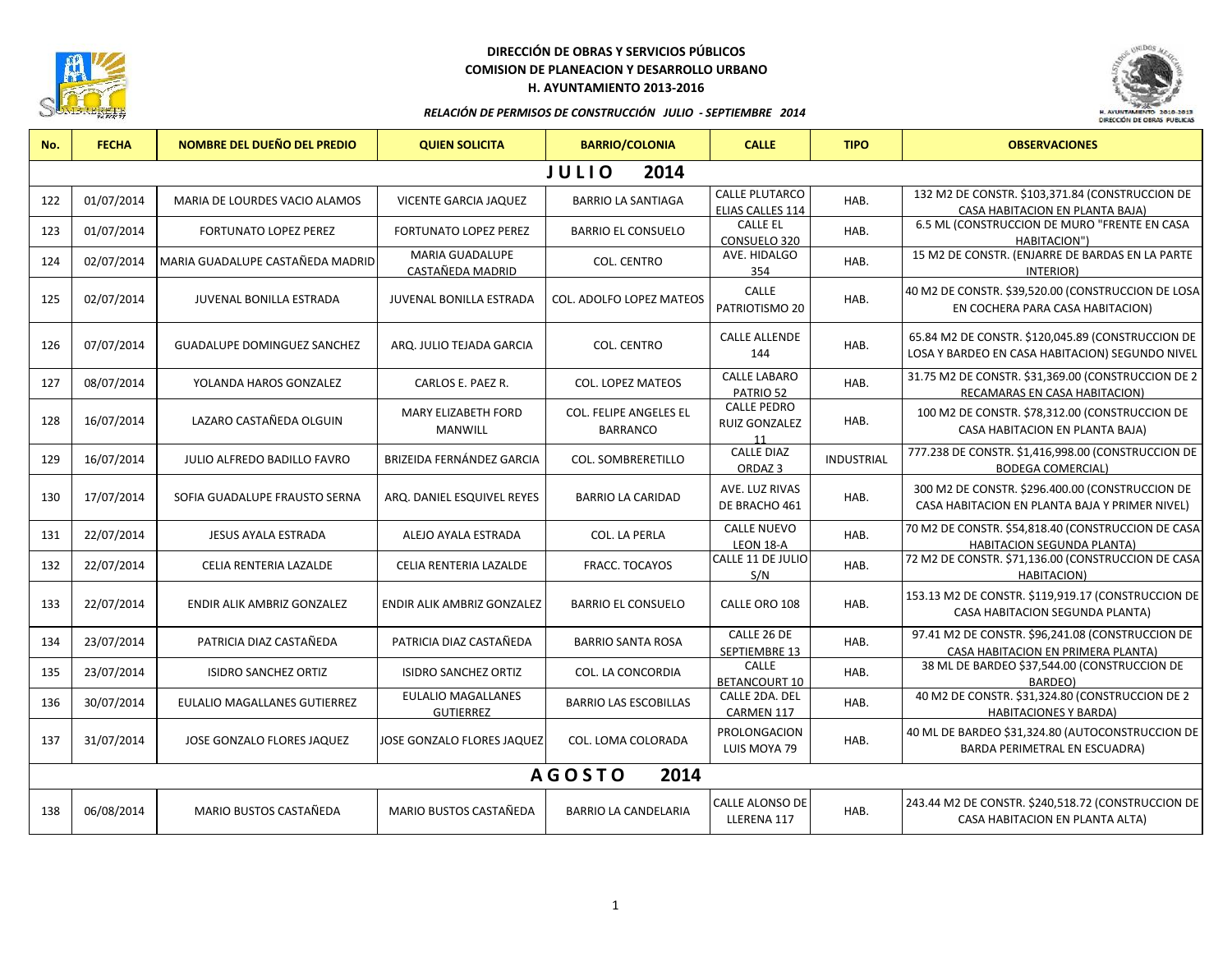

## **DIRECCIÓN DE OBRAS Y SERVICIOS PÚBLICOS COMISION DE PLANEACION Y DESARROLLO URBANO H. AYUNTAMIENTO 2013-2016**



### *RELACIÓN DE PERMISOS DE CONSTRUCCIÓN JULIO - SEPTIEMBRE 2014*

| No. | <b>FECHA</b> | <b>NOMBRE DEL DUEÑO DEL PREDIO</b>   | <b>QUIEN SOLICITA</b>                          | <b>BARRIO/COLONIA</b>          | <b>CALLE</b>                                 | <b>TIPO</b> | <b>OBSERVACIONES</b>                                                                                     |
|-----|--------------|--------------------------------------|------------------------------------------------|--------------------------------|----------------------------------------------|-------------|----------------------------------------------------------------------------------------------------------|
| 139 | 07/08/2014   | <b>GONZALO QUIROZ GARCIA</b>         | MARTHA DOLORES ROMERO<br>HERNANDEZ             | <b>BARRIO LA URBANEJA</b>      | CALLE COLON 340                              | HAB.        | 91 M2 DE CONSTR. \$89,908.00 (CONSTRUCCION DE CASA<br><b>HABITACION EN PLANTA ALTA)</b>                  |
| 140 | 07/08/2014   | MARIA GUADALUPE VALDEZ SILVA         | MARIA GUADALUPE VALDEZ<br><b>SILVA</b>         | FRACC. MAGICO SOMBRERETE       | <b>CALLE LOS</b><br>PORTALES <sub>21</sub>   | HAB.        | 52.17 M2 DE CONSTR. \$40,855.37 (CONSTRUCCION DE 2<br>RECAMARAS EN CASA HABITACION PLANTA BAJA)          |
| 141 | 08/08/2014   | <b>GERARDO CASTREJON VALDEZ</b>      | ING. CARLOS PORTILLO LERMA                     | <b>BARRIO LA CANDELARIA</b>    | <b>CALLE VICTOR</b><br>VALDEZ 11-A           | HAB.        | 139.38 M2 DE CONSTR. \$137,707.44 (COLOCACION DE<br>LOSA DE CONCRETO EN PLANTA BAJA Y SEGUNDA<br>PLANTA) |
| 142 | 11/08/2014   | <b>BLANCA ESTELA AYALA CERVANTES</b> | <b>BLANCA ESTELA AYALA</b><br><b>CERVANTES</b> | <b>BARRIO LA URBANEJA</b>      | <b>CALLE PALMA 40</b>                        | HAB.        | 90 M2 DE CONSTR. \$88,920.00 (CONSTRUCCION DE CASA<br><b>HABITACION EN PLANTA ALTA)</b>                  |
| 143 | 11/08/2014   | ADOLFO FLORES HORTA                  | ADOLFO FLORES HORTA                            | <b>BARRIO EL SOMBRERETILLO</b> | <b>CALLE DIVISION</b><br><b>DEL NORTE 34</b> | HAB.        | 40 M2 DE CONSTR. \$31,324.80 (CONSTRUCCION DE CASA<br><b>HABITACION EN PLANTA BAJA)</b>                  |
| 144 | 12/08/2014   | LUIS FELIPE ESTRADA GIL              | MA. GUADALUPE GIL LOPEZ                        | COL. LOMAS DEL CONSUELO        | CALLE 2DA DE V.<br>CARRANZA 195-B            | HAB.        | 101 M2 DE CONSTR. \$99,788.00 (CONSTRUCCION DE<br>CASA HABITACION EN PLANTA BAJA)                        |
| 145 | 12/08/2014   | <b>MARIO ONTIVEROS LOERA</b>         | MARLA SAYUKI RAMIREZ<br>VALENCIA               | <b>BARRIO LA URBANEJA</b>      | CALLE<br><b>MANDOLINA 18</b>                 | HAB.        | 93 M2 DE CONSTR. \$91,884.00 (CONSTRUCCION DE CASA<br>HABITACION EN PLANTA BAJA)                         |
| 146 | 15/08/2014   | RODRIGO VELAZQUEZ MARTINEZ           | PEDRO VELAZQUEZ MARTINEZ                       | <b>BARRIO EL PEÑASCO</b>       | <b>CALLE JOEL</b><br>OCHOA 58                | HAB.        | 100 M2 DE CONSTR. \$98,800.00 (CONSTRUCCION DE<br>CASA HABITACION EN PLANTA BAJA)                        |
| 147 | 18/08/2014   | MA ISABEL ROJERO RODARTE             | <b>MA ISABEL ROJERO RODARTE</b>                | <b>BARRIO LA SANTIAGA</b>      | <b>CALLE PLUTARCO</b><br>ELIAS CALLES 399    | HAB.        | 150 M2 DE CONSTR. \$148,200.00 (CONSTRUCCION DE<br><b>LOSA DE CONCRETO)</b>                              |
| 148 | 19/08/2014   | <b>MANUEL BORJA TAGLE</b>            | <b>MANUEL BORJA TAGLE</b>                      | <b>BARRIO SANTO DOMINGO</b>    | <b>CALLE PROGRESO</b><br>S/N                 | HAB.        | 48 M2 DE CONSTR. \$47,424.00 (CONSTRUCCION DE LOSA<br>DE CONCRETO)                                       |
| 149 | 26/08/2014   | LAURA ARMIDA BADILLO REGIS           | LAURA ARMIDA BADILLO REGIS                     | <b>BARRIO SANTA ROSA</b>       | CALLE<br><b>ACUEDUCTO 357</b>                | HAB.        | 66.2 M2 DE CONSTR. \$65,405.60 (CONSTRUCCION DE<br><b>MUROS Y LOSA DE CONCRETO)</b>                      |
| 150 | 29/08/2014   | ARACELY GONZALEZ ONTIVEROS           | <b>ARACELY GONZALEZ</b><br><b>ONTIVEROS</b>    | FRACC. LA CONCORDIA            | <b>CALLE ESTHER</b><br><b>BETANCOURT 42</b>  | HAB.        | 140 M2 DE CONSTR. \$109,636.80 (CONSTRUCCION DE<br>MUROS Y LOSA DE CONCRETO)                             |
| 151 | 29/08/2014   | MARIA DE LOS ANGELES LEMUS CALDERA   | <b>MARIA DE LOS ANGELES LEMUS</b><br>CALDERA   | <b>FRACC. EL CORONEL III</b>   | <b>CALLE LUIS MOYA</b><br>$\overline{z}$     | HAB.        | 60 M2 DE CONSTR. \$46,987.20 (CONSTRUCCION DE<br>MUROS Y LOSA DE CONCRETO)                               |
| 152 | 29/08/2014   | ELVIA ARELLANO GURROLA               | ELISA ARELLANO GURROLA                         | PLAZUELA DONCELES              | <b>CALLE DONCELES</b><br>S/N                 | HAB.        | 90 M2 DE CONSTR. \$88,920.00 (CONSTRUCCION DE<br>MUROS Y LOSA DE CONCRETO)                               |
| 153 | 29/08/2014   | RICARDO SANCHEZ IBARRA               | <b>RICARDO SANCHEZ IBARRA</b>                  | <b>COL.LOMAS DEL CONSUELO</b>  | <b>CALLE TIRO LA</b><br>PALMA S/N            | HAB.        | 42 M2 DE CONSTR. \$41,496.00 (CONSTRUCCION DE<br>MUROS Y LOSA DE CONCRETO)                               |
|     |              |                                      |                                                | <b>SEPTIEMBRE</b>              | 2014                                         |             |                                                                                                          |
| 154 | 01/09/2014   | <b>CRUZ MORENO SEGOVIA</b>           | CRUZ MORENO SEGOVIA                            | <b>BARRIO EL CONSUELO</b>      | CALLE<br>VENUSTIANO<br>CARRANZA 1-B          | HAB.        | 32 M2 DE CONSTR. \$31,616.00 (CONSTRUCCION DE<br>MUROS Y LOSA DE CONCRETO)                               |
| 155 | 02/09/2014   | ERNESTO MAGALLANES HIDALGO           | <b>ERNESTO MAGALLANES</b><br><b>HIDALGO</b>    | <b>BARRIO SAN PEDRO</b>        | <b>CALLE SAN PEDRO</b><br>112                | HAB.        | 37 M2 DE CONSTR. \$36,556.00 (CONSTRUCCION DE<br>MUROS Y LOSA DE CONCRETO)                               |
| 156 | 02/09/2014   | JOSE ANGEL ALMARAZ MORENO            | JOSE ANGEL ALMARAZ<br><b>MORENO</b>            | COLONIA LA BLANCA              | <b>CALLE JUAN</b><br>ALDAMA 19               | HAB.        | 75 M2 DE CONSTR. \$58,734.00 (CONSTRUCCION DE<br>MUROS Y LOSA DE CONCRETO)                               |
| 157 | 02/09/2014   | MARTIN ESCAMILLA BUENO               | <b>MARTIN ESCAMILLA BUENO</b>                  | <b>BARRIO LAS ESCOBILLAS</b>   | <b>CALLE LAS</b><br><b>ESCOBILLAS 42</b>     | HAB.        | 130 M2 DE CONSTR. \$101,805.60 (CONSTRUCCION DE<br>MUROS Y LOSA DE CONCRETO)                             |
| 158 | 03/09/2014   | HECTOR BONILLA CALDERA               | HECTOR BONILLA CALDERA                         | <b>BARRIO LA SOLEDAD</b>       | <b>CALLE NEPTUNO</b><br>47                   | HAB.        | 8 M2 DE CONSTR. (COLOCACION DE PORTON EN PREDIO<br>URBANO)                                               |